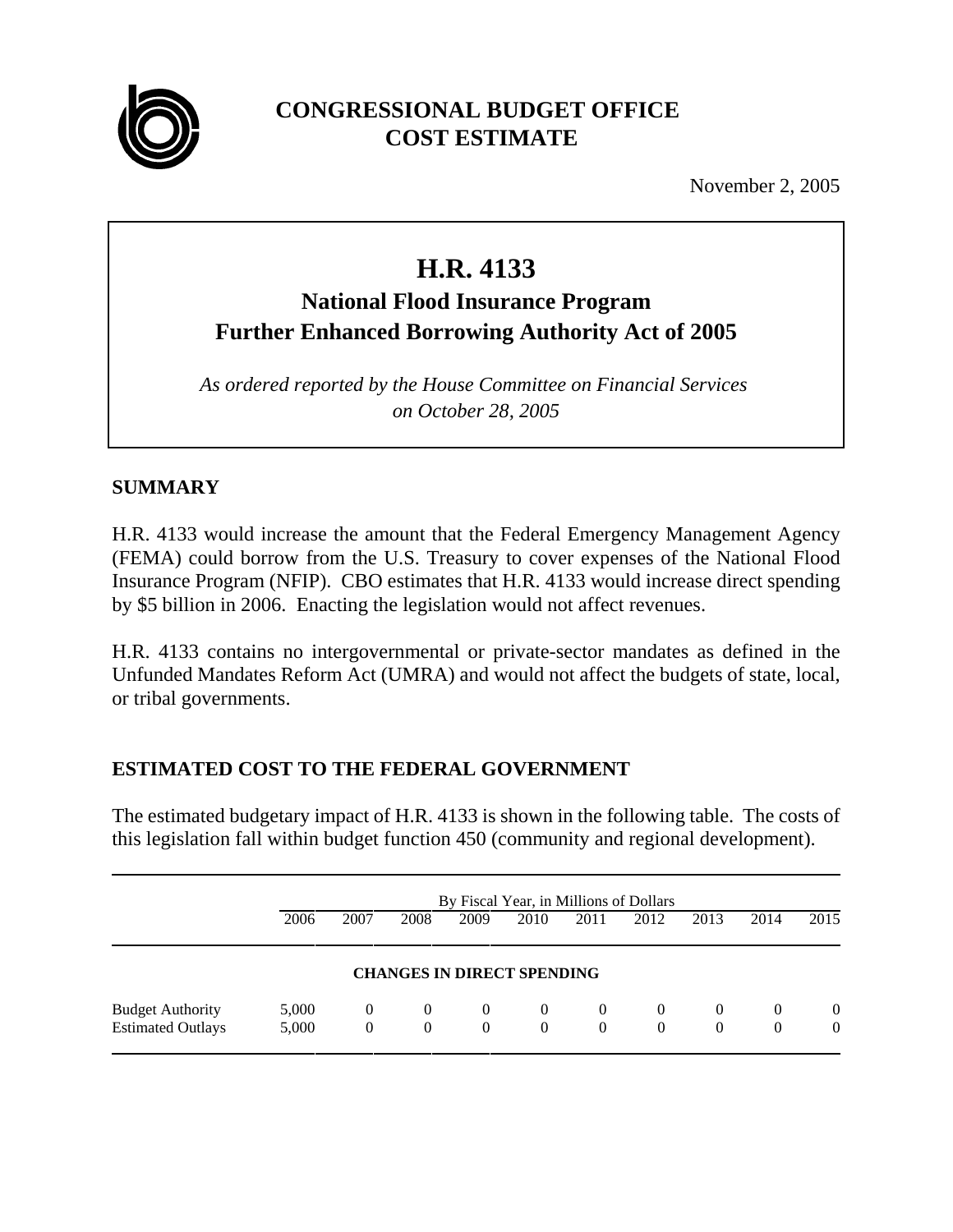#### **BASIS OF ESTIMATE**

Through the NFIP, FEMA offers flood insurance in communities that conform to the program's standards. Under current law, if premiums and interest income are insufficient to cover the program's costs, FEMA can borrow up to \$3.5 billion from the U.S. Treasury. H.R. 4133 would increase the limit on FEMA's borrowing authority by \$5 billion. Based on information from FEMA about the likely need to pay claims in response to recent hurricanes and the historical rate of claims processing for major floods, CBO estimates that the agency would exercise that authority in 2006, resulting in an increase in direct spending of \$5 billion in that year.

Current law requires FEMA to repay any borrowed funds (with interest) as it collects premiums, provided that the program's costs are fully covered; however, CBO expects that the agency would be unlikely to repay funds borrowed under H.R. 4133 within the next 10 years. Assuming that NFIP premiums total about \$2 billion a year and that losses in future years will be in line with the historical average (excluding losses from recent catastrophic hurricanes), CBO expects that repayments of borrowed funds to the Treasury would total about \$400 million annually, once claims from the recent hurricanes are fully paid.

According to FEMA, the agency currently estimates that total claims from Hurricane Katrina and Hurricane Rita will total about \$23 billion—significantly more than the total resources that would be available to FEMA under H.R. 4133. Assuming actual costs are in line with that estimate, CBO expects it would take FEMA many years to finance outstanding claims from those hurricanes using annual income from premiums and that repayments of borrowed funds would not occur until after 2015.

#### **INTERGOVERNMENTAL AND PRIVATE-SECTOR IMPACT**

H.R. 4133 contains no intergovernmental or private-sector mandates as defined in UMRA and would not affect the budgets of state, local, or tribal governments.